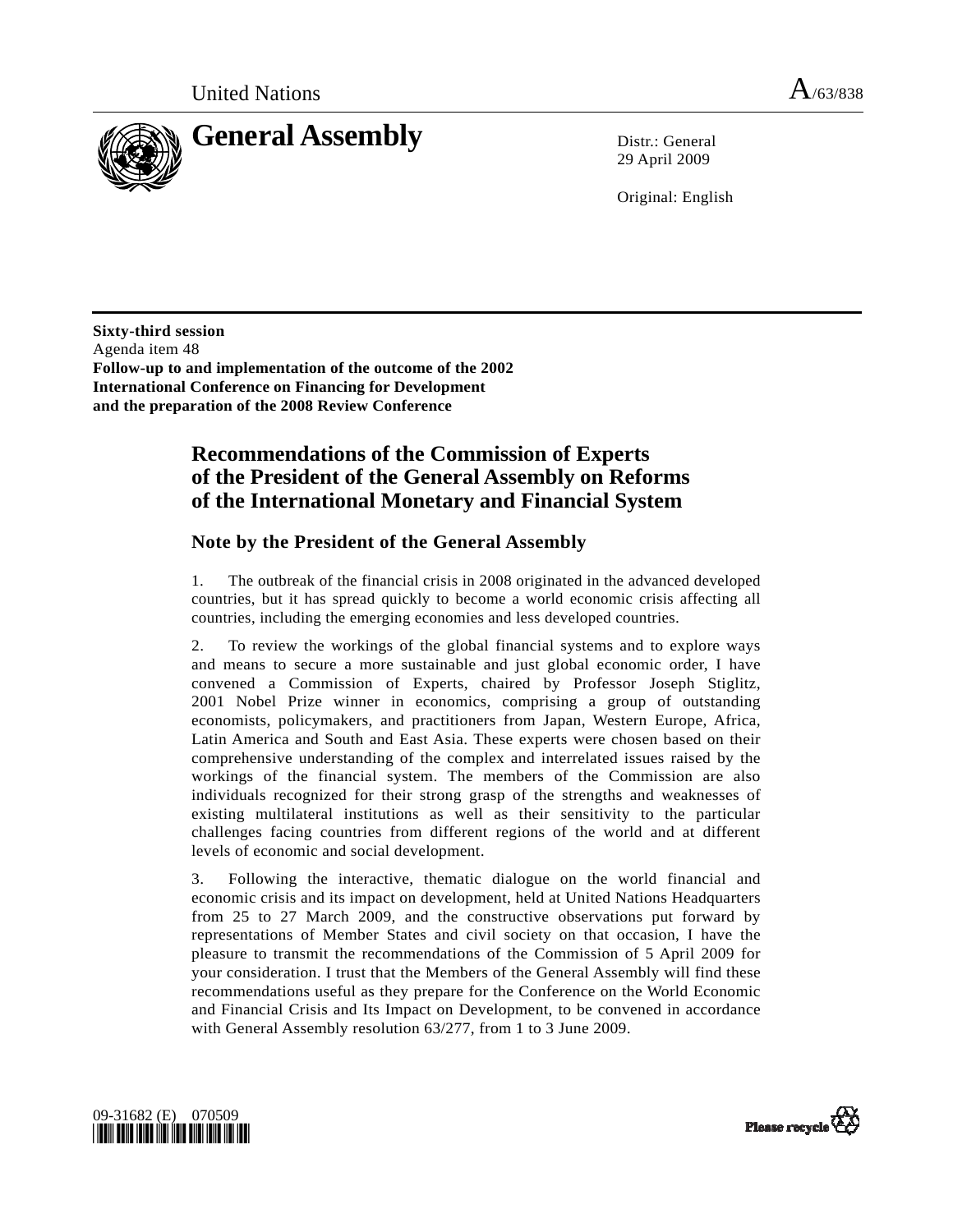# **Recommendations of the Commission of Experts of the President of the General Assembly on reform of the international monetary and financial system**\*

# **I. Preamble**

1. The rapid spread of the financial crisis from a small number of developed countries to engulf the global economy provides tangible evidence that the international trade and financial system needs to be profoundly reformed in order to meet the needs and changed conditions of the twenty-first century. Past economic crises have had a disproportionately adverse impact on the poor, who are least able to bear these costs, and can have consequences long after the crisis is over. It is thus important to recognize that this is not only an economic, but also a social crisis.

2. While it is important to introduce structural changes to adapt the international system to prevent future crises, this cannot be achieved without significant immediate measures to promote recovery from the current crisis. Such changes should be designed to protect the poorest in the least developing countries — many of which are located in sub-Saharan Africa — who will bear a heavy burden of adjustment. According to the International Labour Organization (ILO), some 200 million workers, mostly in developing economies, could be pushed into poverty if rapid action is not taken to counter the impact of the crisis. Even in some advanced industrial countries, millions of households are faced with the threat of losing their homes and their access to health care, while economic insecurity and anxiety is increasing among the elderly as they lose their life savings in the collapse of asset prices. ILO estimates that the number of unemployed in 2009 could increase by some 30 million over 2007, and could reach more than 50 million if conditions continue to deteriorate.

3. In an increasingly integrated world economy, the welfare of developed and developing countries is mutually interdependent. Short-term measures to stabilize the current situation must ensure the protection of the world's poor, while long-term measures to make another recurrence less likely must ensure sustainable financing to strengthen the policy response of developing countries. Without a truly inclusive response, recognizing the importance of all countries in the reform process, global economic stability cannot be restored, and economic growth and poverty reduction worldwide will be threatened.

4. This inclusive global response will require the participation of the entire international community; it must encompass more than the Group of 7, the Group of 8 and the Group of 20, but also representatives of the entire planet, the Group of 192. It was in response to this need that the President of the General Assembly created the Commission of Experts to address the measures needed to meet the crisis and to recommend longer-term reforms. Recognizing the work being undertaken by the Group of 8, the Group of 20 and by other bodies, the Commission sees its own work as complementary, seeking to focus on the impacts of the crisis and the responses to it on poverty and development.

 <sup>\*</sup> Information on the Commission of Experts is available at www.un.org/ga/president/63/commission/ financial\_commission.shtml.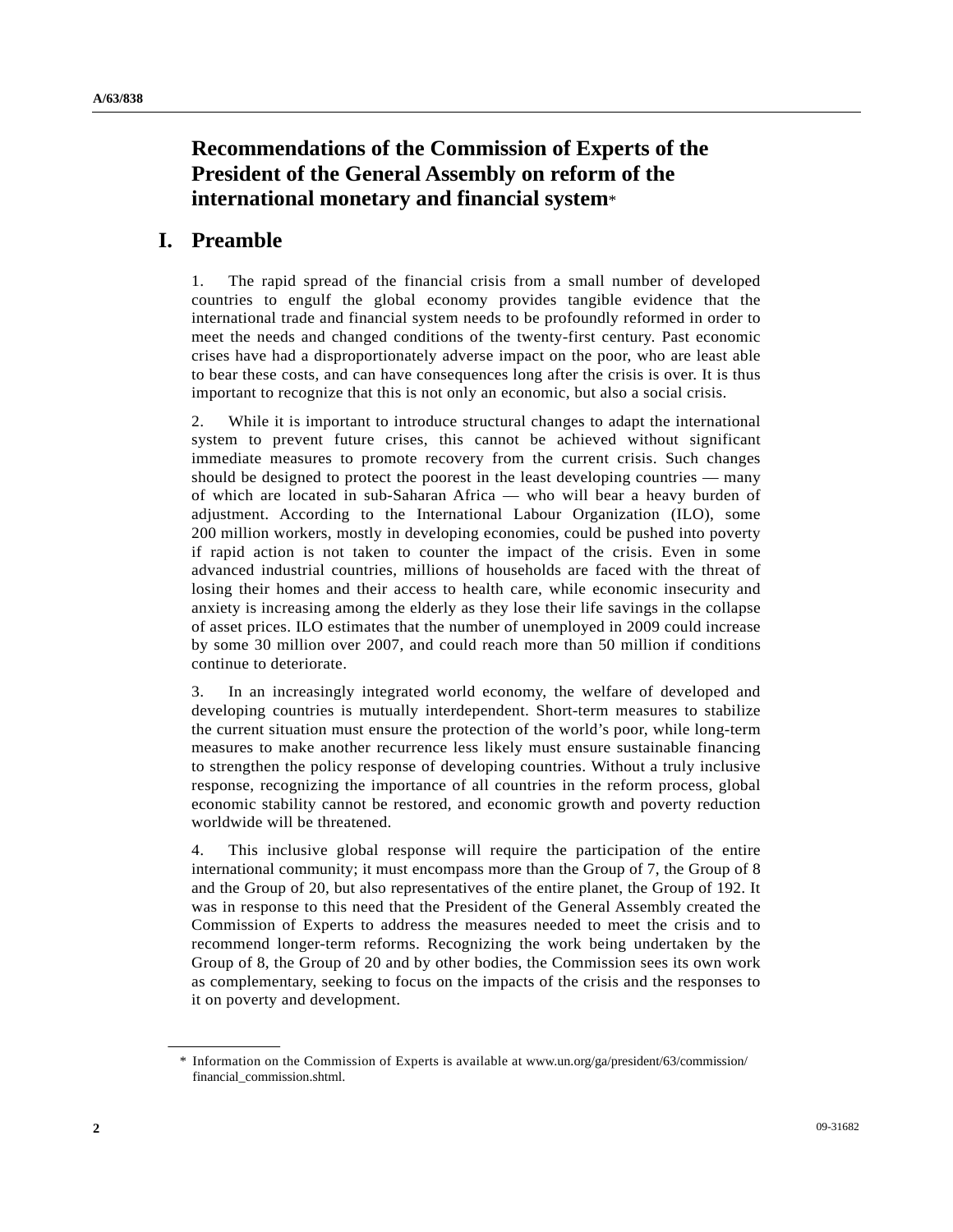5. Reform of the international system must have as its goal the better functioning of the world economic system for the global good. This entails simultaneously pursuing long-term objectives, such as sustainable and equitable growth, the creation of employment in accordance with the "decent work" concept, the responsible use of natural resources, and the reduction of greenhouse gas emissions, as well as other more immediate concerns, including addressing the challenges posed by the food and financial crises. As the world focuses on the exigencies of the moment, the long-standing commitments to the achievement of the Millennium Development Goals and to protecting the world against the threat of climate change must remain the overarching priorities; indeed, appropriately designed global reform should provide an opportunity to accelerate progress toward meeting these goals. While the world will eventually recover from the global economic crisis, the resolution of other challenges, including that posed by global warming, additional measures will be required. The conjunction of huge unmet global needs, including responding to the challenges of global warming and the eradication of poverty, in a world with excess capacity and mass unemployment is unacceptable.

# **II. Responding to the global financial crisis**

6. Sustainable responses to the crisis require the identification of factors underlying the crisis and its rapid spread around the world. Loose monetary policy, inadequate regulation and lax supervision interacted to create financial instability. The results are manifest in the large global imbalances whose disorderly unwinding in the absence of prompt countercyclical measures may aggravate the crisis.

7. Part of the reason for inadequate regulation was an inadequate appreciation of the limits of markets, what economists call "market failures". While such failures arise in many markets, they are particularly important in financial markets and can have disproportionately large consequences as they spill over into "real" economic activity.

8. In this context, the conduct of monetary policy can be traced in part to an attempt to offset an insufficiency of global aggregate demand, aggravated by increasing income inequality within most countries. Monetary conditions were also influenced by the accumulation of foreign exchange reserves by some emerging market countries seeking protection from global instability and onerous conditions traditionally attached to assistance from the multilateral financial institutions.

9. The current crisis reflects problems that go beyond the conduct of monetary policy and regulation of the financial sector; it involves deeper inadequacies in areas such as corporate governance and competition policies. Many of these failings, in turn, have been supported by a flawed understanding of the functioning of markets, which also contributed to the recent drive towards financial deregulation. These views have been the basis for the design of policies advocated by some of the international economic institutions and for much of the architecture of globalization.

10. More generally, the current crisis has exposed deficiencies in the policies of some national authorities and international institutions based on previously fashionable economic doctrines, which held that unfettered markets are, on their own, quickly self-correcting and efficient. Globalization too was constructed on these flawed hypotheses, and while it has brought benefits to many, it has also enabled the defects in one economic system to spread quickly around the world, bringing recessions and increased poverty even to developing countries that have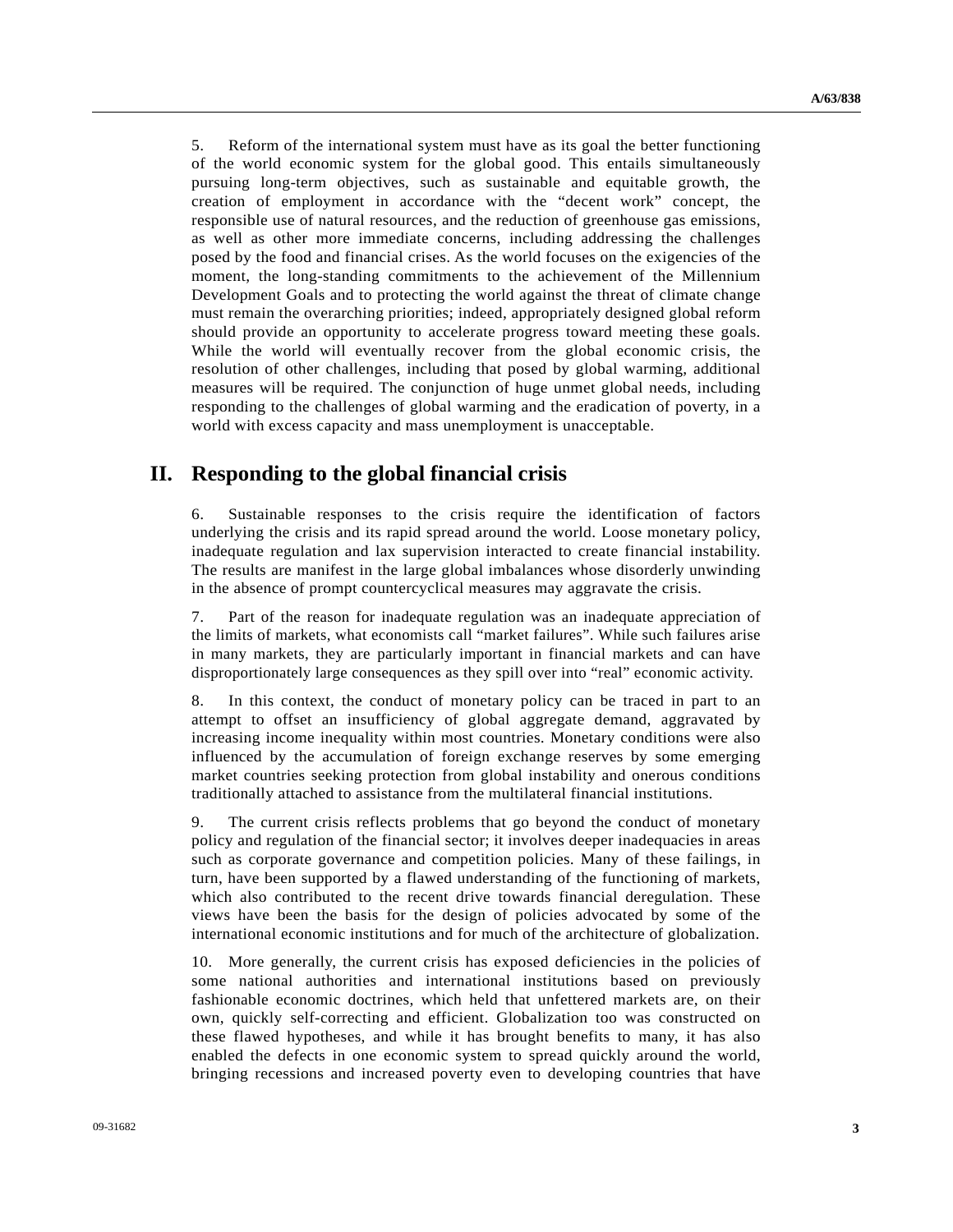good regulatory frameworks, created effective monetary institutions and implemented sound fiscal policies.

11. The principles and recommendations outlined in the present report seek to address both the need to take immediate action to resuscitate the global economy as well as the need to act to resolve underlying structural problems. They focus both on feasible steps that can and should be taken immediately and the deeper medium- and longer-term reforms that must now be initiated to help restore confidence in our economic system, reduce the likelihood of another such crisis and strengthen the international community's capacity to respond to a crisis if it should occur.

12. In analysing appropriate national and global responses to the crisis, the Commission noted the following principles:

 (a) Failure to act quickly to address the global economic downturn would inevitably increase its depth and duration and the eventual cost of creating a more balanced and robust recovery;

 (b) In a globally integrated world, the actions of any one country have effects on others. Too often these externalities are not taken into account in national policy decisions. Developed countries, in particular, need to be aware of the adverse consequences of these externalities, and developing countries need frameworks to help protect themselves from regulatory and macro-economic failures in systemically significant countries;

 (c) Developing countries should have an expanded scope to implement policies and create institutions that will allow them to implement appropriate counter-cyclical policies;

 (d) Advanced industrial countries should observe their pledges not to undertake protectionist actions and, even more importantly, ensure that stimulus packages and recovery programmes do not further distort the economic playing field and further increase global imbalances;

 (e) Measures to restore domestic financial markets in developed countries through subsidies to financial institutions have been accompanied by a sharp reduction in flows of capital to developing countries. It is important to ensure that these measures do not create a new form of financial protectionism. Financial subsidies can be just as detrimental to the efficiency of a free and fair trading system as tariffs. Indeed, they may be far more inequitable, because rich countries have more resources to support subsidies;

 (f) Greater transparency on the part of all parties in responding to the crisis is necessary. More generally, democratic principles, including inclusive participation in decision-making, should be strengthened and respected;

 (g) The crisis is, in part, a result of excesses in deregulation of financial markets and in international trade. Restoring the global economy to health will require restoring a balance between the role of the market and the role of the State. Both the global economic crisis and the global climate crisis are associated with massive externalities that can only be addressed by appropriate global collective action;

 (h) In taking policy actions it is imperative to ensure that they do not exacerbate the current crisis through their impact on other countries or result in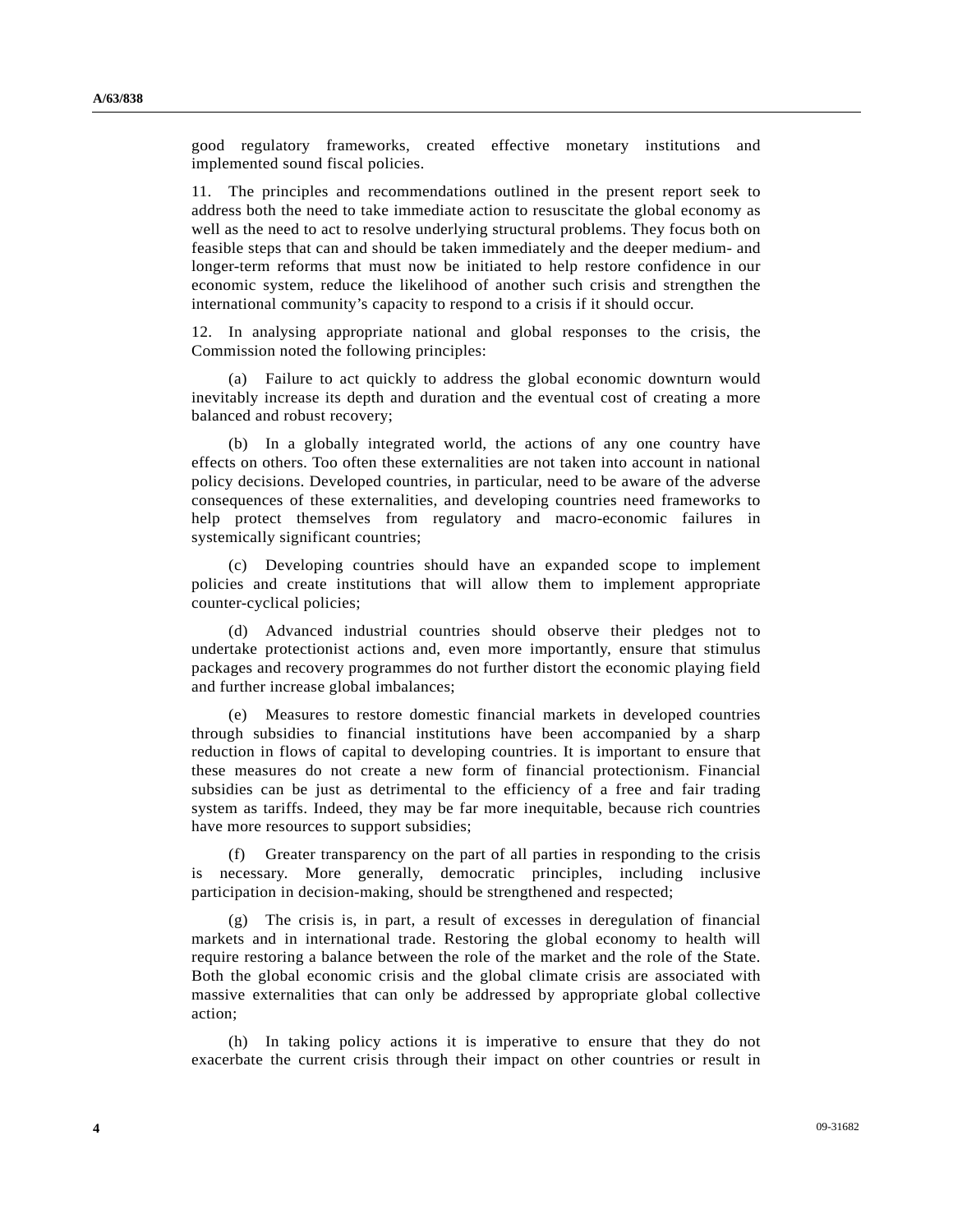structural changes that increase future instability or reduce future growth. For example, in some countries the response to the excessive risk undertaken by financial institutions that were too big to fail has resulted in bank consolidation, which increases such risks in the future;

 (i) If the world is to emerge from the crisis into sustainable, balanced growth, it is essential that Governments undertake reforms that address some of the underlying factors that contributed to the current economic crisis — it is not enough simply to return to the status quo ex ante. Initiation of such reforms may, in addition, produce immediate dividends in the form of enhanced confidence;

 (j) Appropriately designed short-run measures may be complementary to long-term goals, especially those related to climate change and the environment. The policies for recovery should include large-scale environmental investments. Such investments, in both the public and private sectors, can be brought about by strong incentives and deep reforms of national and international policy frameworks, including the introduction of price measures on carbon emissions.

## **III. Immediate measures**

13. The current crisis must be met with rapid and effective measures, but it must also lay the basis for the long-term reforms that will be necessary if we are to have a more stable and more prosperous global economy and avoid future global crises.

14. The following 10 immediate measures are essential for global recovery.

#### **1. All developed countries should take strong, coordinated and effective actions to stimulate their economies:**

 (a) Stimulus should be timely, have large "multipliers", help address the strains posed by the economic downturn on the poor, help address long-term problems and prevent instability. While decisions on stimulus are national, they should be judged on their global impacts; if each country looks only at the national benefits versus costs, for example an increase in the national debt, the size of the global stimulus will be too small, spending will be distorted and the global impact will be eviscerated;

 (b) If developing countries are unable to mobilize the required resources to finance domestic stimulus policies, they may have to introduce procyclical policies that counter the positive impact on global growth of the stimulus policies in developed countries. Sufficient financing must thus be made available to all countries to ensure that the policies of both developed and developing countries are complementary and that they reinforce global recovery;

 (c) National stimulus packages should thus include spending measures to be undertaken in developing countries to offset the impact of the decline in world trade and financial market disintermediation. Industrialized countries should dedicate at least 1 per cent of their stimulus packages to support the recovery of developing countries, in addition to augmenting traditional official development assistance commitments. To ensure that the financing of stimulus policies in developing countries does not lead to additional external indebtedness that would offset their benefits, financing of stimulus packages should be implemented through grants as well as loans.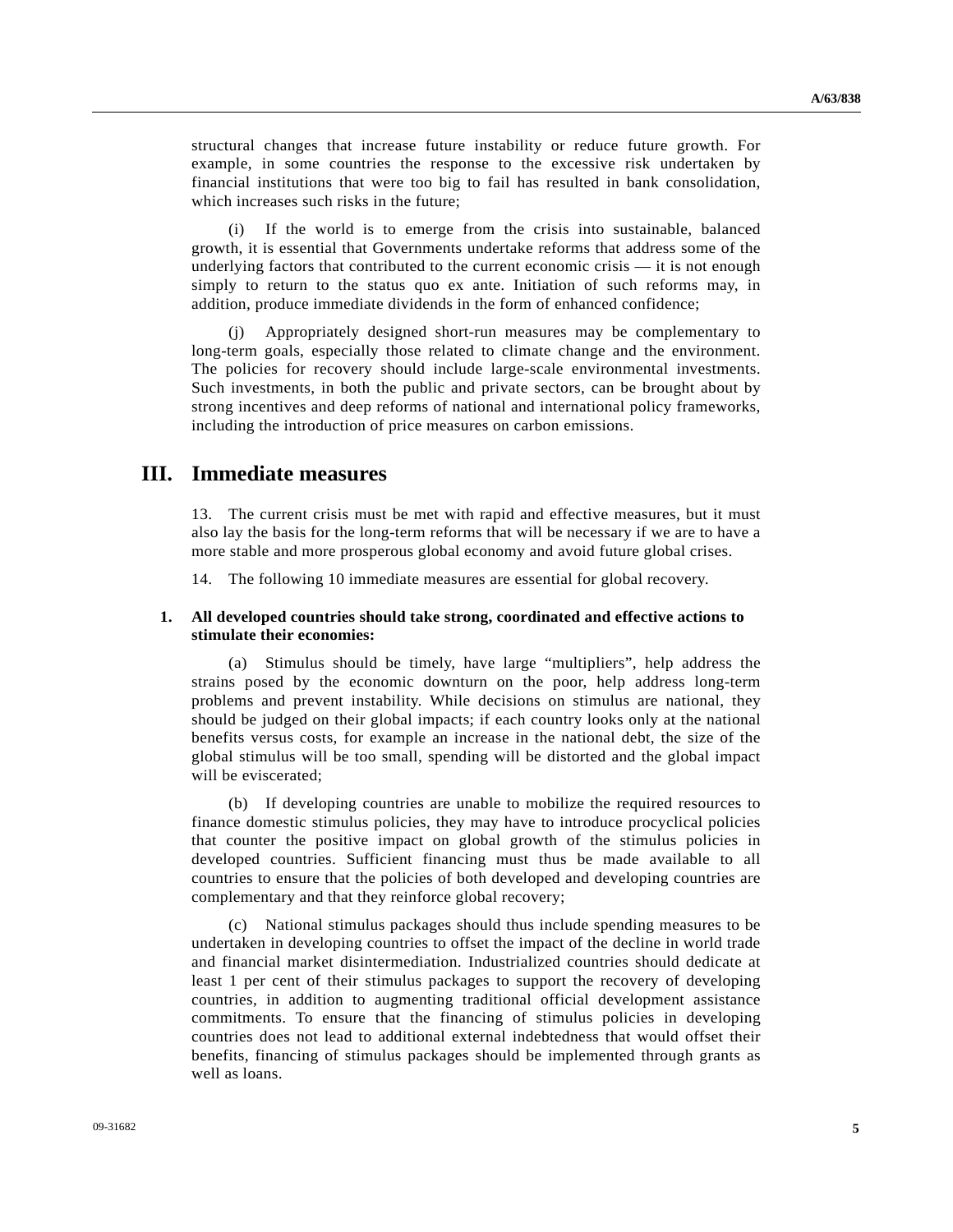#### **2. Developing countries need additional funding:**

 (a) Developing countries will need substantial additional funding to participate effectively in a global stimulus. Sources of funding for developing countries that could be activated quickly and are not subject to inappropriate conditionality are necessary. Indeed, additional funding is required just to offset the imbalances and inequities created by the massive stimulus and bail-out measures introduced in the advanced industrialized countries. Additional funding from developed countries is also required for climate change adaptation and mitigation in developing countries, as is currently being negotiated under the United Nations Framework Convention on Climate Change. Such funding should be made available within a short time frame;

 (b) An important source of funding could be provided immediately by completion of the issuance of special drawing rights approved by the Board of the International Monetary Fund (IMF) in September 1997 through the proposed fourth amendment to the Articles of Agreement of the Fund, that is, to double cumulative allocations of special drawing rights to \$42.8 billion. In addition, rapid action should be taken to provide for the issuance of additional special drawing rights through standard procedures in the amount of at least \$250 billion per year for the duration of the crisis;

 (c) In addition, regional efforts to augment liquidity should be supported. For instance, the extension of liquidity support under the Chiang Mai Initiative without an IMF programme requirement should be given immediate consideration. Regional cooperation arrangements can be particularly effective because of a greater recognition of cross-border externalities and greater sensitivities to the distinctive conditions in neighbouring countries;

 (d) These additional sources of funding should be in addition to traditional official development assistance. Failure to maintain the levels of official development assistance will have long-term effects. There will be an increase in poverty and malnutrition and the education of many young people will be interrupted, with lifelong effects. The sense of global social solidarity will be impaired, making agreement on key global issues, such as responding to the challenges of climate change, more difficult. Failure to provide such assistance can be counterproductive even in a more narrow sense: it can impair the global recovery;

 (e) Developed countries must make a renewed effort to meet the commitments made in the Millennium Declaration, the Monterrey Consensus, the 2005 World Summit and the Doha Declaration by 2015.

#### **3. Additional funds for developing countries, including through a new credit facility and new methods of disbursement:**

 (a) Developing countries will require access to additional funding in order to participate in global stimulus measures as well as to finance the additional measures needed to: protect the most vulnerable by strengthening social protection; provide trade finance and finance to private corporations whose sources of international credit may have dried up; and bolster domestic financial institutions weakened both by the withdrawal of funds and the precipitous collapse of export earnings;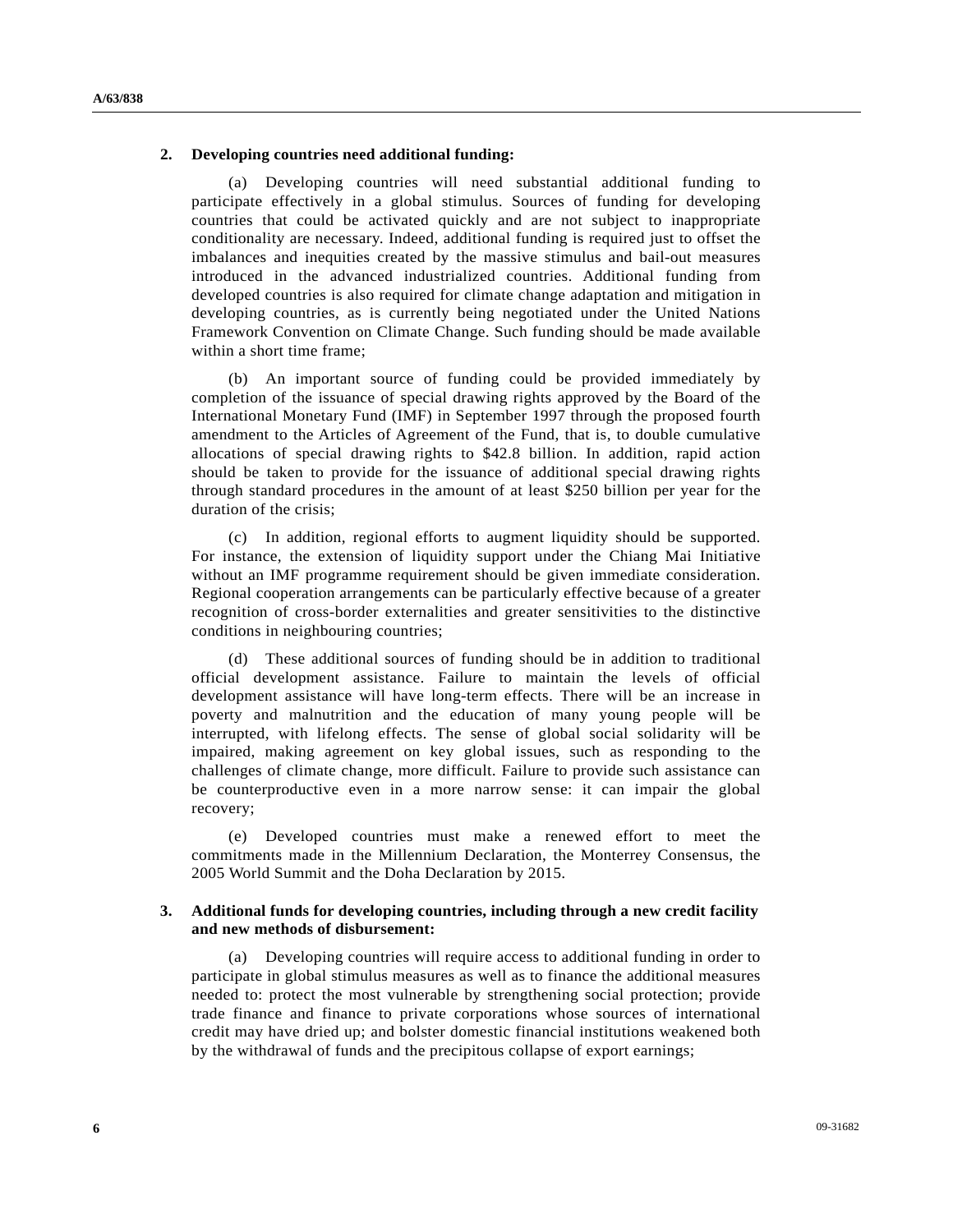(b) In order to mobilize additional funds, the creation of a new credit facility is a matter of urgency. The current system does not provide an efficient mechanism for mobilizing the funds available in countries that have accumulated large reserves. It would be beneficial for all participants in the global economy if savings from emerging markets could be utilized in support of developing countries. Existing facilities do not meet these needs for two reasons. Government agencies in some emerging market countries are reluctant to provide development funds to existing multilateral institutions because these countries are often underrepresented in their governance structures and because they perceive the policy advice and conditionalities provided by such institutions as inappropriate to the needs of developing countries. **The reluctance of many countries to accept assistance from certain institutions and the reluctance of some potential lenders to provide funds to certain institutions constitutes an impediment that may not be fully addressed by the reforms that are likely to be made in the short-run.** In addition, there is a lack of appropriate funding facilities to respond to the interests of some developing countries with high reserves, such as sovereign wealth funds that seek investment possibilities with acceptable return and limited risk. The current financial system does not provide this intermediation facility;

 (c) The new funding facilities should be designed with the intention of attracting funds from countries that have accumulated large international non-borrowed reserves. These funding commitments could be backed by guarantees provided by advanced industrial countries. They could be leveraged by borrowing in global financial markets. With regard to the utilization of the funds, there are different (complementary) options. First, there is an urgent need for balance-ofpayment and budget financing, with the objective of increasing developing countries' capacities for anti-cyclical fiscal expenditures. Second, the funds could be used for key investments, where some of the emerging markets have a particular interest, such as developing agriculture in African countries, including their capacity to export, thus contributing to food security in other regions, for example in Asian and Arab countries. Another possibility is to use those funds to help developing countries finance guarantees for trade credit or for the debt of their corporations, forestalling the risk of a run on these corporations;

 (d) Such facilities would require a different governance structure from existing global financial institutions, reflecting the new sources of global financing and the necessity of giving a greater voice to emerging markets and countries providing the funds, but also by giving voice to recipient countries. They could be located under the umbrella of existing institutions — such as the World Bank or regional development banks, where developing countries are already strongly represented — or established as a new institution. There is no dominant view among the members of the Commission on the location of the new facility. In any case, it would be vitally important that the facilities adhere to current international standards, in particular social and environmental safeguards.

#### **4. Developing Countries need more policy space:**

 (a) Conditionality continues to be attached to official lending and support provided by international financial institutions. These conditionalities contribute to global asymmetries, disadvantage developing countries relative to developed countries, undermine incentives for developing countries to seek support funding and contribute to global economic weakness. Other conditions required or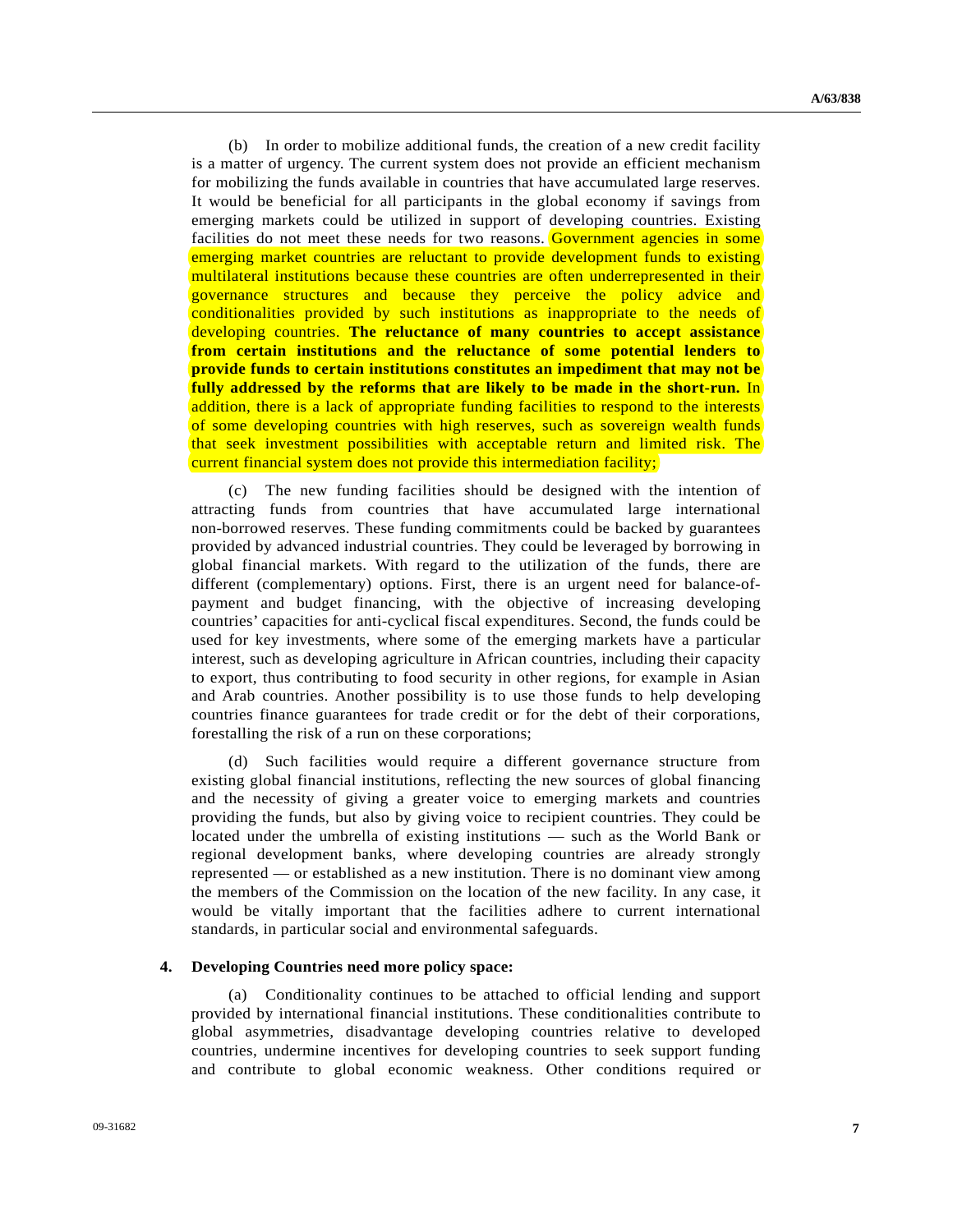encouraged countries to adopt the deregulatory financial policies that are now recognized to have contributed to the current economic crisis;

 (b) Developing countries, in particular, need policy frameworks that can help protect them from regulatory and macro-economic failures in systemically significant countries. Developing countries have had imposed on them not only deregulation policies akin to those that are now recognized as having played a role in the onset of the crisis, but they have also faced restrictions on their ability to manage their capital account and financial systems (for example as a result of financial and capital market liberalization policies); these policies are now exacting a heavy toll on many developing countries.

#### **5. The lack of coherence between policies governing trade and finance must be rectified:**

 Policy space is circumscribed by a lack of resources and the imposition of conditionalities, as well as by international agreements that often accompany assistance. Many bilateral and multilateral trade agreements contain commitments that limit the ability of countries to respond to the current crisis with appropriate regulatory, structural and macro-economic reforms and rescue packages, and may have exposed them unnecessarily to the contagion from the failures elsewhere in the global economic system.

#### **6. Crisis response must avoid protectionism:**

 Overt protectionism includes tariffs and domestic restrictions on procurement contained in some stimulus packages. Because of complex provisions and coverage of international trade agreements, seemingly "symmetric" provisions (for example, exceptions to the application of provisions to countries covered by particular World Trade Organization agreements or other international agreements) can have markedly asymmetric effects. Subsidies, implicit and explicit, can, as has been noted, be just as distorting to open and fair trade. There may, in some cases, be pressure for banks receiving large amounts of government assistance to focus on lending domestically. While the temptation that gives rise to such measures is understandable, efforts need to be made to finance additional support to developing countries to mitigate the impact of the crisis and of both open and hidden subsidies (that is, State assistance through lending programmes and guarantees) in order to avoid further distortions.

#### **7. Opening advanced country markets to the exports of least developed countries:**

 While a successful completion of the Doha trade round would be welcome, its impact on the crisis and its development dimension are still unclear. There are, however, a number of measures that have already been agreed to in multilateral trade negotiations that could be implemented rapidly to support developing countries impacted by the crisis. These include implementation of duty-free, quotafree market access for products originated from least developed countries. In addition, the agreement reached in the WTO Hong Kong Ministerial Declaration of 2005, which provided for the elimination of all forms of developed country export subsidies, at the latest by 2013, should be implemented immediately. There is no reason to wait for a general agreement before implementing these measures. In addition, domestic support for cotton subsidies should be abolished immediately, as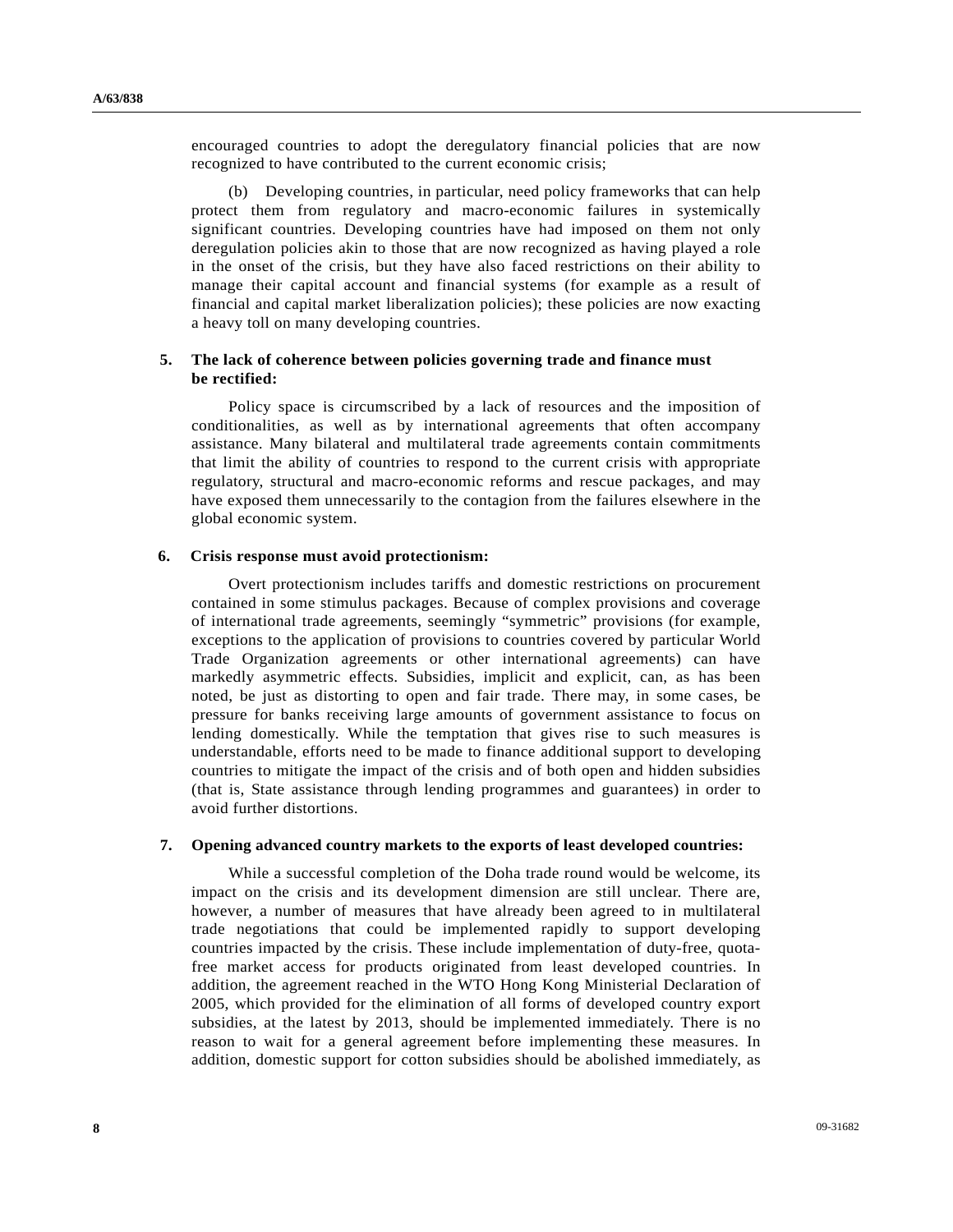they distort prices to the detriment of African countries. More generally, in all trade negotiations, the long-recognized principle of special and differential treatment of developing countries should be preserved.

#### **8. Learning from successful policies to undertake regulatory reforms:**

 (a) The financial crisis is widely viewed as being the result of the failure of regulatory policies in the advanced industrial countries. While full regulatory reforms will take time, it is imperative that work on regulatory reform begin now. The collapse in confidence in the financial system is widely recognized as central in the economic crisis; restoration of confidence will be central in the recovery. But it will be hard to restore confidence without changing the incentives and constraints facing the financial sector. It is imperative that the regulatory reforms be real and substantive and that they go beyond the financial sector to address underlying problems in corporate governance and competition policy, and in tax structures, giving preferential treatment to capital gains that may provide incentives for excessive leverage;

 (b) While greater transparency is important, much more than improving the clarity of financial instruments is needed. Even had there been full disclosure of derivative positions, their complexity was so great as to make an evaluation of the balance sheet position of the financial institutions extraordinarily difficult. There is still a need for much greater transparency, including forbidding off-balance-sheet transactions and full expensing of employee stock options;

 (c) Well-regulated economies have to be protected from competition from economies with inadequate or inappropriate regulatory systems. The problems of regulatory arbitrage and tax evasion are closely linked. Tax havens and financial centres in both developed and developing countries that fail to meet basic standards of transparency, information exchange and regulation should be given strong incentives to reform their practices, for example by restricting transactions with financial institutions in those jurisdictions. Institutional arrangements for improving harmonization and transparency should be strengthened, including the United Nations Committee of Experts on International Cooperation in Tax Matters, which should be transformed into an intergovernmental organ. In addition, other international arrangements and conventions, such as the United Nations Convention against Corruption, should also be strengthened.

#### **9. Coordinating the domestic and global impact of government financial sector support:**

 (a) Government bail-outs have substantial redistributive consequences that must be analysed in assessing their impact on recovery. In addition, because of the urgency of the situation, they often fail to observe principles of good governance and especially of democratic transparency. This may lead to the introduction of inappropriate incentives, as well as failure to recognize possible adverse effects on other countries, especially on developing countries that lack equivalent financial resources. Developed countries should undertake financial support policies recognizing that even symmetric policies can have asymmetric effects because guarantees by developing country Governments are likely to be less meaningful than those by the Governments of developed countries;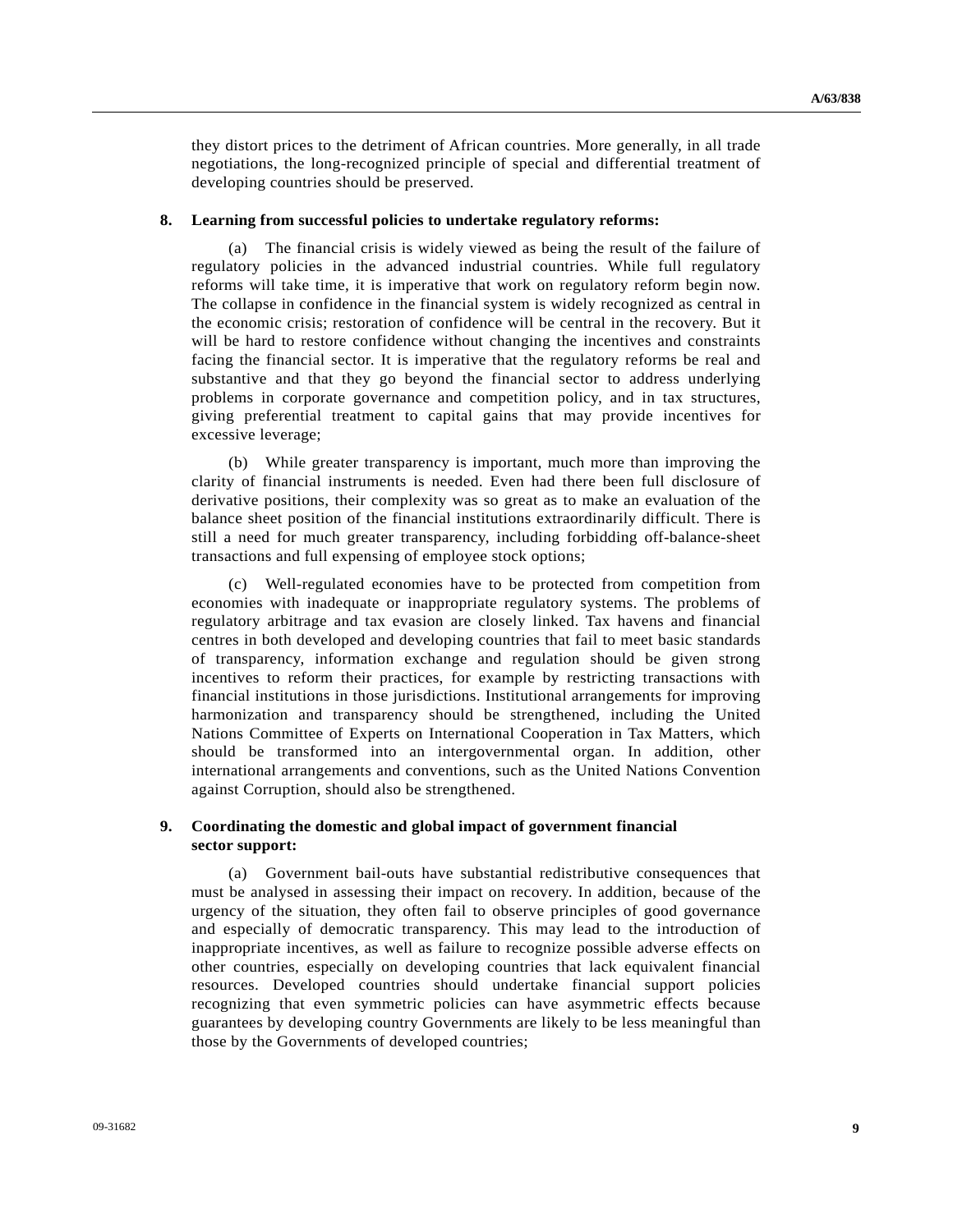(b) Failure to recognize these wider domestic and global consequences of financial support measures have often meant that the costs to Governments and to developing countries have been higher than necessary. Funds have often been redistributed to those with higher incomes, and have thus created distorted incentives. Support measures for financial institutions that are implemented by central banks risk imposing high costs on the public purse, without adequate parliamentary oversight of appropriations. Greater transparency on the part of all parties would facilitate a more effective response to the crisis.

#### **10. Improved coordination of global economic policies:**

 (a) There is a need for substantial improvement in the coordination of global economic policy. Global economic integration has outpaced the development of the appropriate political institutions and arrangements for governance of the global economic system. Remedying this lacuna is a matter of urgency, but it will not happen overnight.

 (b) In the short term, there should be an appropriate mechanism within the United Nations system for independent international analysis of questions of global economic policy, including its social and environmental dimensions. Following the successful example of the Intergovernmental Panel on Climate Change, an expert panel could be created to offer advice to the General Assembly and the Economic and Social Council, as well as to relevant international organizations, to: enhance their capacity for sound decision-making in these areas; identify gaps and deficiencies in the global economic architecture; and assess progress and problems in the functioning of the global economic and social system. At the same time, such a panel would contribute to the fostering of a constructive dialogue and offer a regular venue for fruitful exchange between policymakers, the academic world and key international organizations. The panel should comprise well-respected academics from all over the world, representing all continents, including representatives of international social movements. The panel should be able to follow, analyse and assess long-term trends, key developments and major dynamics for global change affecting all peoples around the globe, identify problems in the global economic and financial architecture and provide options for coherent international action and recommendations for political decision-making processes.

## **IV. Agenda for systemic reforms**

15. There is an equally important agenda of deeper systemic reforms to the international system that should begin now, if the recovery is to be sustainable.

#### **A. A new global reserve system**

16. The global imbalances that played an important role in this crisis can only be addressed if there is a better way of dealing with international economic risks facing countries than the current system of accumulating international reserves. Indeed, the magnitude of this crisis and the inadequacy of international responses may motivate even further accumulations, contributing to the deflationary bias in the global system and impairing prospects for a robust recovery. Inappropriate responses by some international economic institutions in previous economic crises have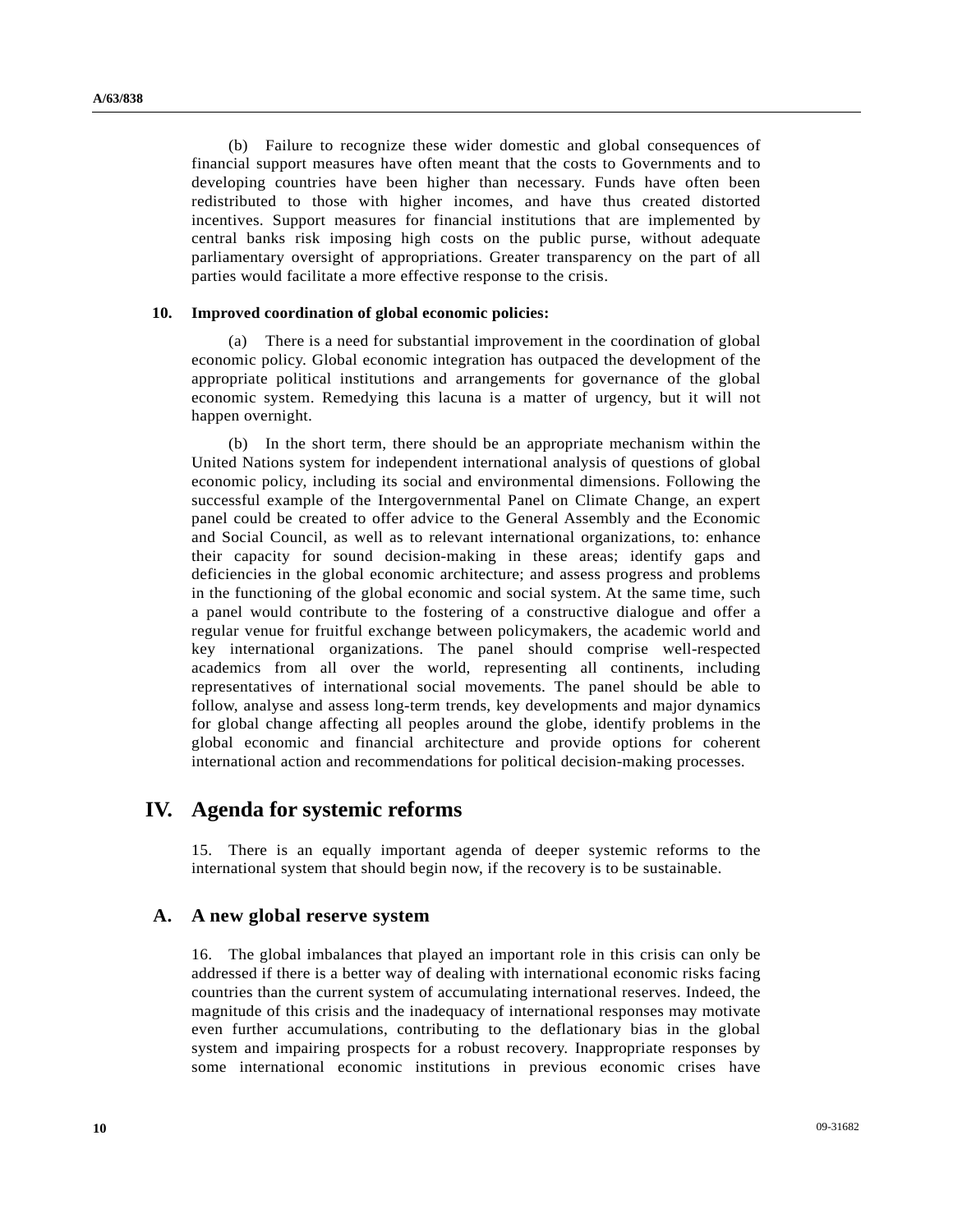contributed to the problem. In addition, the difficulties associated with the dominant use of a single national currency as the international reserve currency are well known and solutions have been proposed in the form of a global reserve system. Such a system could be based on an expanded role for the special drawing rights, with regular or cyclically adjusted emissions calibrated to the size of reserve accumulations. Such a system would be in the interest of all countries and would contribute to global stability, economic strength and global equity.

17. Rapid introduction of the new global reserve system would represent an important step in global recovery. A transition process could be initiated based on an annual emission of at least \$250 billion special drawing rights during the duration of the current crisis. These emissions would be an important source of funding for developing countries needing additional funds in order to cope with the crisis and build confidence in the viability of a new reserve system. The final report of the Commission will include a discussion of a number of institutional arrangements (including systems for allocating new emissions) for the new global reserve system, as well as a discussion of the transition and steps to ensure that it enhances stability.

18. Currently, poor countries are lending to the rich reserve countries at extremely low interest rates, which has increased the gap between the opportunity cost of their resources held as reserves and the returns they receive. Moreover, the emergency measures introduced in support of developed country financial systems have brought radical changes in the management of central bank balance sheets, and in some countries have produced large increases in Government debt to gross domestic product (GDP) ratios. This has generated concern and anxiety over the long-term stability of the value of the assets held as reserves in developed country financial markets and created additional uncertainty concerning the stability of global financial markets.

19. The risks of instability, deflationary bias and the potential accumulation of debt in a single-country reserve system have long been recognized. However, the crisis, and the problems that have emerged as a result in the current reserve system, has made reform a matter of urgency. But, a two- (or three-) country reserve system, to which the world seems to be moving, may be equally unstable. The new global reserve system is feasible, non-inflationary and could be easily implemented, including in ways that mitigate the difficulties caused by asymmetric adjustment between surplus and deficit countries.

### **B. Reforms of the governance of the international financial institutions**

20. There is a growing international consensus in support of reform of the governance, accountability and transparency of the Bretton Woods institutions and other non-representative institutions that have come to play a role in the global financial system, such as the Bank for International Settlements, including its various committees, and the Financial Stability Forum. These deficiencies have impaired the ability of these institutions to take adequate actions to prevent and respond to the crisis and have meant that some of the policies and standards that they have adopted or recommended disadvantage developing countries and emerging market economies. Major reforms in the governance of these institutions, including those giving greater voice to developing countries and greater transparency, are thus necessary.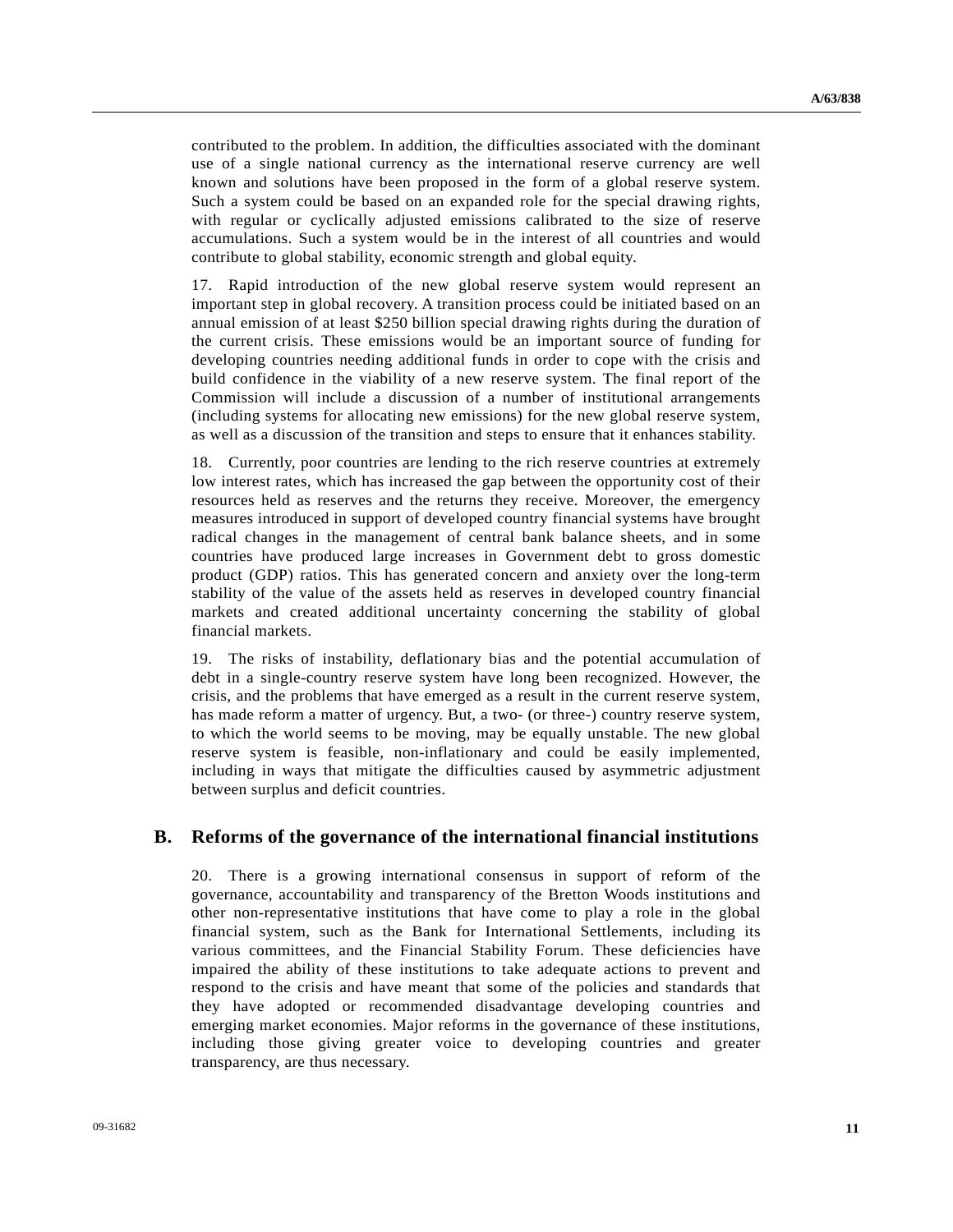21. The reform of the governance structure of the World Bank should be completed swiftly. For the second stage of the reform, focusing on the realignment of shares, three criteria could be taken into account: economic weight; contribution to the development mandate of the World Bank (for example, measured in terms of contributions to the International Development Association and trust funds); and the volume of borrowing from the Bank.

22. In regard to IMF, serious consideration should be given to restoration of the weight of basic votes and the introduction of double or multiple majority voting.

23. Elections of the leaders of the World Bank and IMF should take place under an open democratic process.

### **C. A global economic coordination council**

24. As a complement to the existing specialized institutions and ad hoc intergovernmental groups of restricted membership, a globally representative forum should be created to address areas of concern in the functioning of the global economic system in a comprehensive way. At a level equivalent with the General Assembly and the Security Council, such a global council should meet annually at the Heads-of-Government level to assess developments and provide leadership in economic, social and ecological issues. It would promote development, secure consistency and coherence in the policy goals of the major international organizations and support consensus-building among Governments on efficient and effective solutions for issues of global economic governance. Such a council could also promote the accountability of all international economic organizations, identify gaps that need to be filled to ensure the efficient operation of the global economic and financial system and help set the agenda for global economic and financial reforms and would be supported intellectually by the work of the international panel discussed in paragraph 14 above. Representation would be based on the constituency system and would be designed to ensure that all continents and all major economies are represented. At the same time, its size should be guided by the fact that the council must remain small enough for effective discussion and decision-making. Important global institutions, such as the World Bank, IMF, WTO, ILO and entities of the United Nations Secretariat dealing with economic and social issues would provide supporting information and participate in the council, which could thus provide a democratically representative alternative to the Group of 20.

### **D. Better and more balanced surveillance**

25. The intensity of surveillance of economic policies should be calibrated to the systemic significance of the country. Responsibility for surveillance should be separate and independent from lending institutions, and should also be subject to effective political accountability. There should be a broad mandate to cover not only price inflation, but also levels of unemployment, sources of instability for the global financial system and the impact of built-in stabilizers, or destabilizers, and systems of social protection.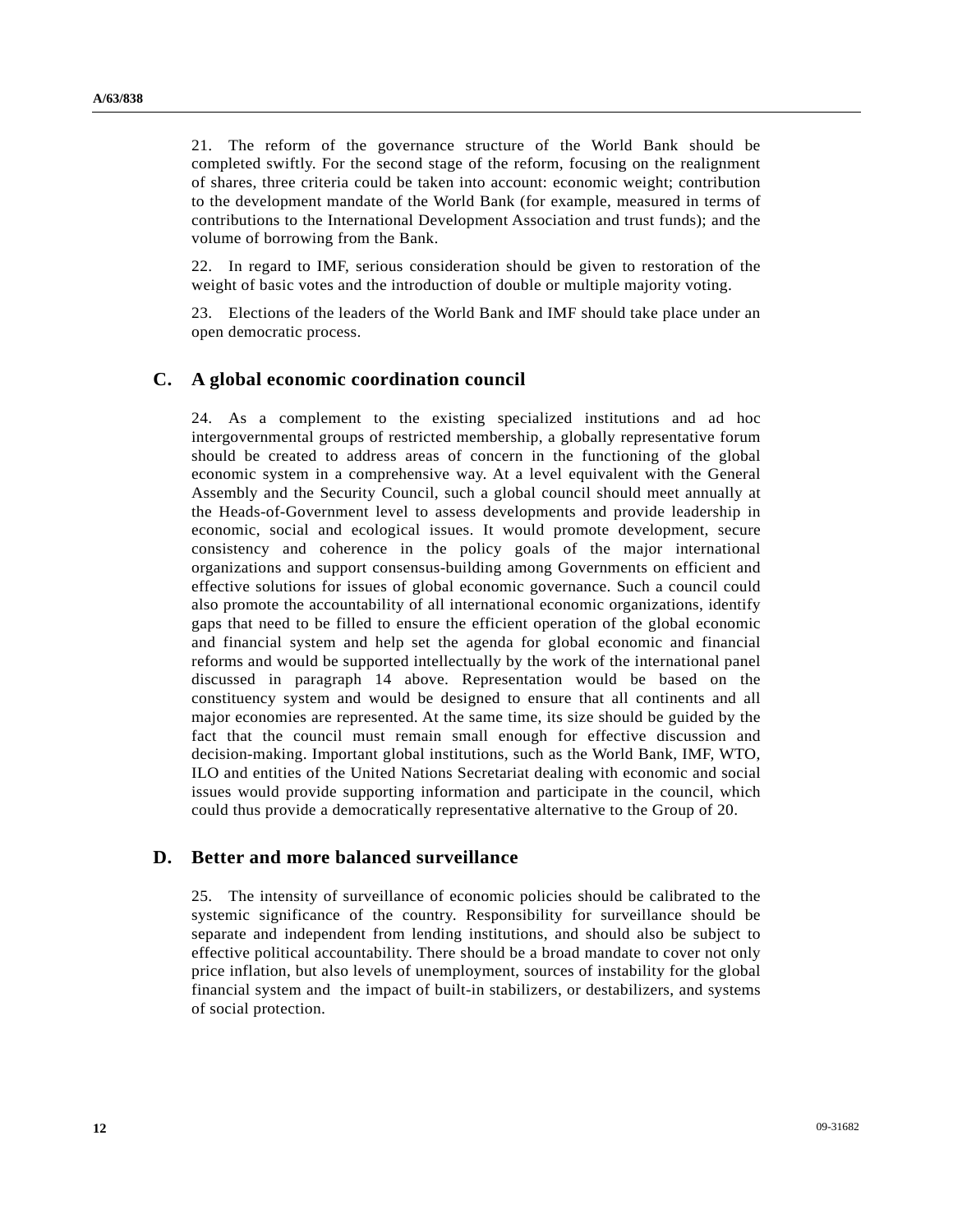## **V. Reforming central bank policies to promote development**

26. Whereas price stability is desirable in support of growth and financial stability, it is not sufficient. Central banks should therefore aim to ensure price stability in the context of delivering long-term sustainable growth while maintaining sensitivity to risks to financial stability, capital flows and exchange rates. Central banks also need to give consideration to financial market and asset price developments. This may entail central banks using a wider range of instruments, including prudential instruments. A distinction may need to be made between the roles of central banks in maintaining financial stability under normal circumstances and during crisis periods. Central bank governance arrangements may need to differ depending on their precise role. In particular, any actions which may impose serious risks on a country's fiscal position, such as those now being implemented in many countries as part of financial institution resolutions, should be subject to coordination.

## **VI. Financial market policies**

27. Financial policies, including regulation, have as their objective not only ensuring the safety and soundness of financial institutions and stability of the financial system, but also protection of bank depositors, consumers and investors and ensuring financial inclusion — such as access to all banking services, including credit, and the provision of financial products that help individuals and families manage the risks they face and gain access to credit at reasonable terms. It is also imperative to make sure that the sector is competitive and innovative.

28. Financial institutions have been allowed to grow to be too big to fail, imposing enormous risk to the global economy. And while there has been innovation, too much of it has been aimed at regulatory, tax and accounting arbitrage, and too little at meeting the real needs of ordinary citizens. Too little was done to help developing countries and ordinary homeowners manage the risks they face, with consequences that have repeatedly been made apparent. Financial regulation must be designed so as to enhance meaningful innovation that improves risk management and capital allocation.

29. The current crisis has made it clear that there are large gaps and deficiencies in the regulatory structures in place in many systemically significant countries. It is also apparent that while effective regulatory system must be national, there must be some global regulatory framework to establish minimum national standards and to govern the global operations of systemically relevant global financial institutions. The final report of the Commission will identify a number of key aspects of regulatory reform, emphasizing the need for deep and pervasive reforms and highlighting the risks of merely cosmetic changes in regulations. The following items are among the key aspects of needed reform.

## **A. Financial product safety**

30. Sustainable recovery will depend on appropriate regulations (across countries, products and institutions). Regulations should be based on what things are, not what they are called, that is, insurance products should be regulated the same way, whether called insurance or not. Financial regulators should be mandated to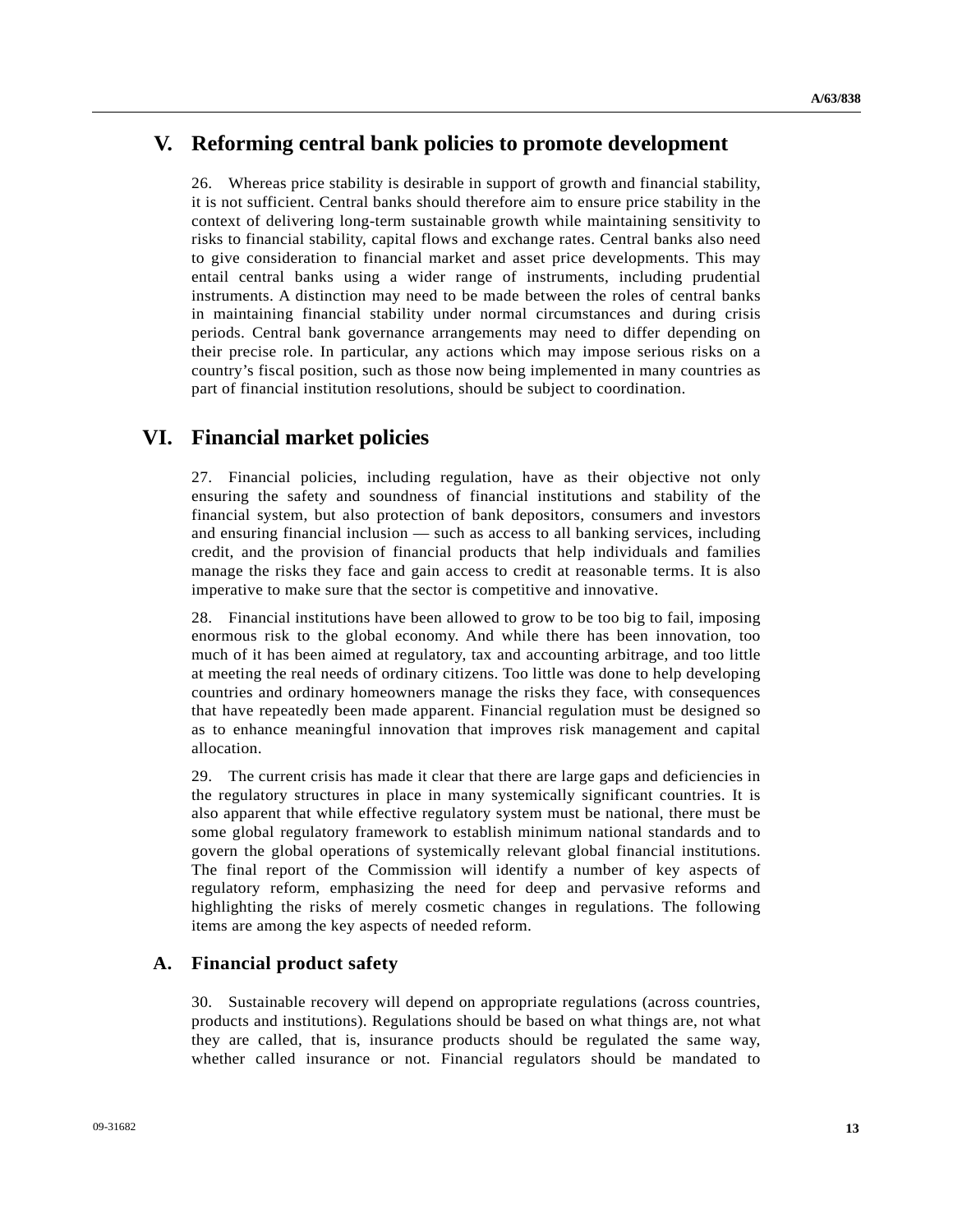ascertain the safety and appropriate use of various financial instruments and practices, including through the creation of a financial products safety commission.

31. Core depository institutions should be restricted from undertaking excessively risky activities and should be tightly regulated. Close oversight over all highly leveraged and systemically significant institutions is necessary, but there should also be oversight over all financial institutions. Institutions can quickly become systemically significant.

### **B. Comprehensive application of financial regulation**

32. The fact that correlated behaviour of a large number of institutions, each of which is not systemically significant, can give rise to systemic vulnerability makes oversight of all institutions necessary. There needs to be tighter regulation of incentives, especially in the core institutions; part of the current problem is a result of distorted incentives that encouraged short-sighted and excessively risky behaviour. It may be easier to increase public oversight over existing incentives rather than to prohibit every instance of perverse incentives. Restrictions on leverage, with automatic countercyclical capital adequacy and/or provisioning requirements, are needed.

33. The regulation of the activities of private investment funds, equity funds and hedge funds is not globally uniform, creating the potential for regulatory arbitrage. Funds should be registered in the countries of their operations and provide appropriate reporting to regulatory authorities. In addition, banks must define limits for transactions with hedge funds.

34. There should be no retreat from mark-to-market accounting for institutions with short-term funding in order to provide full transparency for investors and regulators. Other institutions may be encouraged to supplement mark-to-market accounting with valuations that are more appropriate to the maturity of their liabilities. In addition, steps should be taken to enforce transparency norms and public accountability for all public companies.

## **C. Regulation of derivatives trading**

35. The large-scale use of unregulated, unsupervised over-the-counter derivatives has resulted in undue complexity, opacity and mispricing of these instruments, and has facilitated the evading of meeting capital adequacy requirements by financial institutions. These practices have weakened our financial system significantly and have made the resolution of failing firms extremely difficult.

36. Regulations should ensure that derivative instruments are held on balance sheets, valued at independently audited real transaction prices, with appropriate capital provisioning and clarity of purpose. Standardization of contracts and the registration of transactions on regulated exchanges should be adopted wherever possible, with the associated regulatory restrictions, including limits on non-commercial traders. Complex, customized, over-the-counter derivatives that cannot be standardized or that do not generate sufficient volume to be traded on an exchange should, when used by core institutions, be accompanied by a higher margin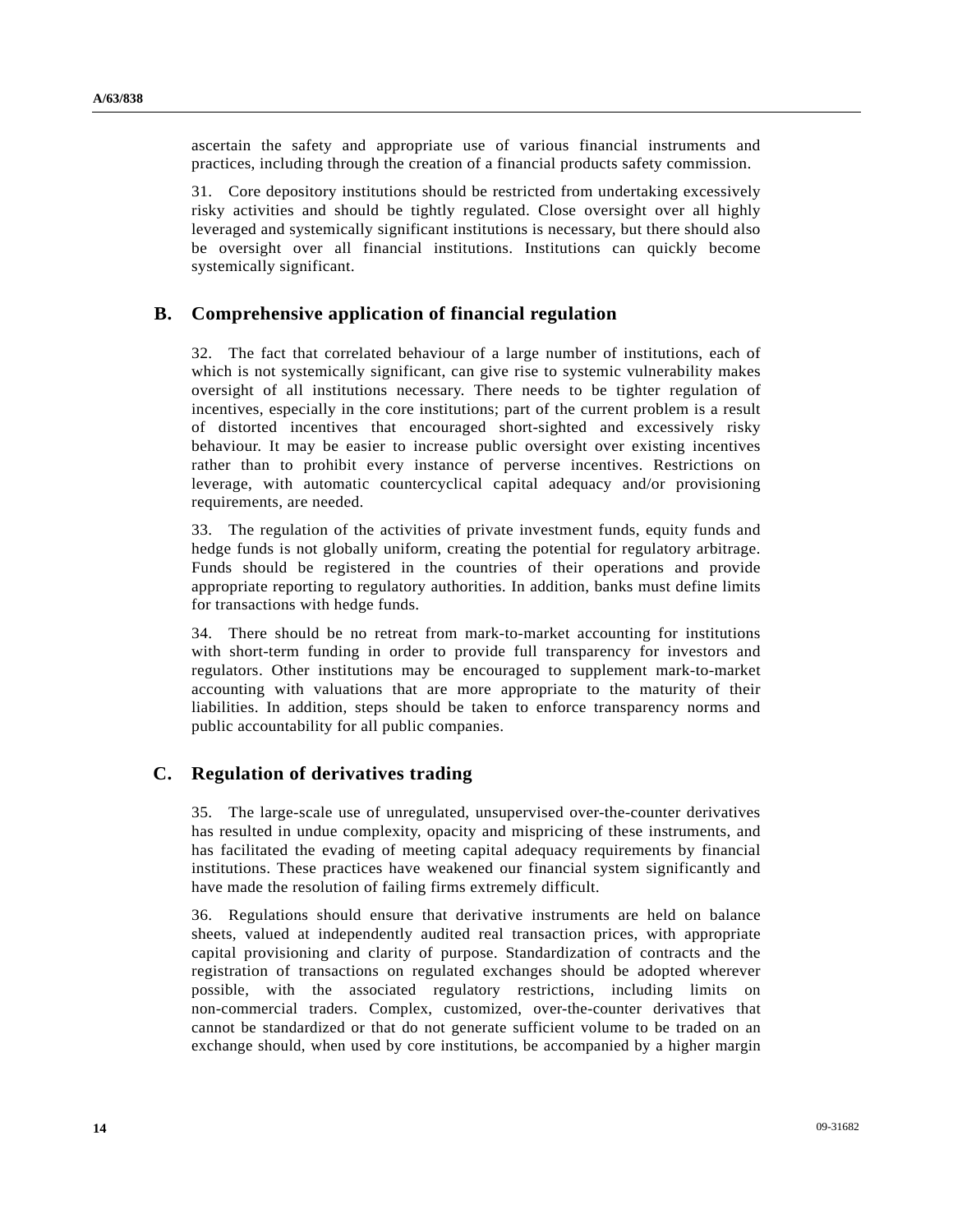capital charge than those traded on exchanges. Institutions using non-standardized contracts should be subject to more intensive supervision by regulatory authorities.

### **D. Regulation of credit rating agencies**

37. A major reform of credit rating agencies and their role in the financial system will have to be undertaken. When financial regulations make use of credit ratings, regulators must have a mechanism to evaluate the quality of ratings provided. They must also consider mechanisms for avoiding conflict of interest in the provision of ratings by the agencies, and may consider the scope for encouraging new actors so as to encourage competition in the business of credit rating. The reforms needed in this field and in the systems of information provision will be addressed in the final report of the Commission.

#### **E. Host country regulation of foreign subsidiaries**

38. In the absence of adequate global coordination, financial sector regulation will need to be based in the host country, not the home country, and may entail requiring the establishment of subsidiaries, rather than relying on branches.

#### **F. International regulations**

39. Market-driven international capital flows are of such a magnitude and volatility that they can offset any formal mechanism to provide additional finance for development. Thus, an active management of foreign capital inflows will be required to ensure that they are supportive of the counter-cyclical policies of Governments. The Articles of Agreement of IMF provide members with the authority to control capital inflows and expressly exclude the use of Fund resources to meet imbalances resulting from capital account disequilibrium. The Fund should be encouraged to return to its original principles and to support countries that attempt to manage external capital flows in support of domestic counter-cyclical policies.

40. In the absence of better systems of risk mitigation, it is especially important for developing countries to be wary of measures that expose them to greater risk and volatility, such as inappropriate capital and financial market liberalization. Developing countries should use all the tools at their disposal, including price interventions, quantitative restrictions and prudential regulations, in order to help manage international capital flows.

### **G. Regulatory institutions**

41. While inadequate regulations are partly to blame for the current crisis, in some cases good regulations were not effectively applied and enforced. This highlights the need for reforms in regulatory structures, including reforms that increase the accountability of regulatory institutions for effectively applying rules that are in place and that make the possibility of regulatory capture less likely. The weaker the system of global regulation, the more segmented financial markets have to be in order to ensure global stability.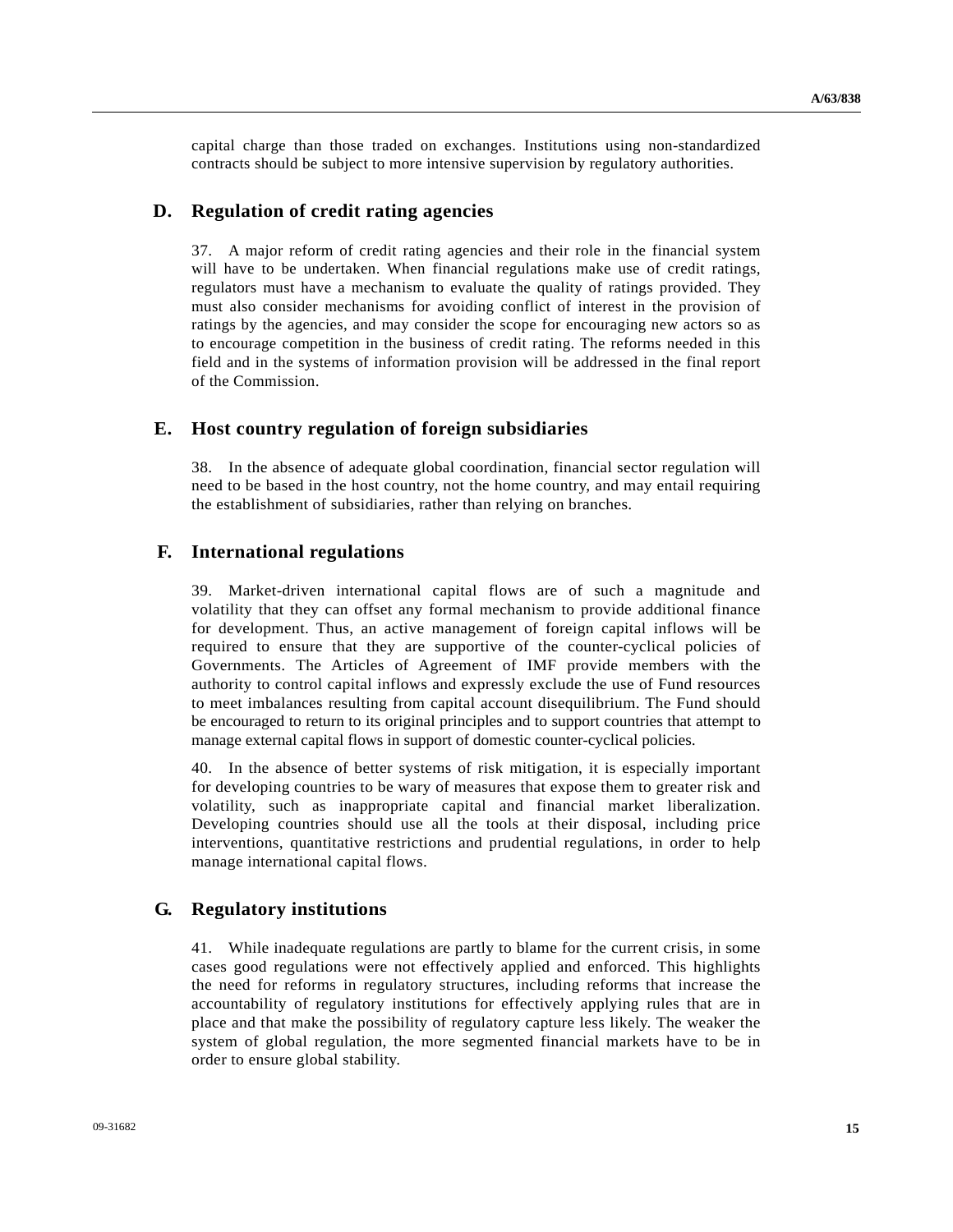## **H. Towards global institutional arrangements for governing the global economy: a global financial regulatory authority; a global competition authority**

42. The Financial Stability Forum was created in the aftermath of the financial crisis of 1997-1998 in order to promote international financial stability, improve the functioning of financial markets, reduce the tendency for financial shocks to propagate from country to country and enhance the institutional framework to support global financial stability. It is now apparent that the reforms proposed, by the Forum, although important, have not been sufficient to avoid major global financial instability. If it is to become the main instrument for the formulation of reforms of the global financial system, the Forum must take into consideration the importance of financial stability for the development of the real economy. In addition, it must increase the representation of developing countries in order to adequately reflect their views and the conditions in these countries and be made accountable to a democratically representative institution, for example the global economic coordination council proposed above.

43. The development of financial institutions that are too big to fail has played an important role in the development of the crisis and has made the resolution of the crisis both difficult and costly, both for taxpayers and for the global economy. It is imperative, therefore, not only that there is adequate oversight of these large institutions but that efforts be made to limit their size and the extent of their interactions in order to limit the scope of systemic risk. This will require more effective global cooperation in financial and competition regulation. Movement towards this goal might be enhanced by taking steps to lay the groundwork for a global financial regulatory authority and a global competition authority. With so many firms operating across borders, it is difficult to rely on national regulatory authorities. There may be large externalities generated by the action (or inaction) of national authorities. A potential, albeit partial, remedy to this difficulty is the proposal for a college of supervisors to oversee systemically relevant global financial institutions. This could provide a basis for a more comprehensive global authority.

# **VII. Support for financial innovations to enhance risk mitigation**

44. The international community must further improve its strategies for preventing crises and coping with external shocks. In the absence of global systems of riskbearing and the absence of, and in some cases resistance to, innovations that would facilitate efficient risk-bearing, there is a need to push ahead with the development of new instruments to provide better protection for developing countries from the ever-increasing volatility of markets (commodities, foreign exchange, food, etc.). Examples include local currency lending instruments, risk-mitigating facilities and GDP-indexed and commodity-indexed bonds. Credit facilities with flexible debt service are another option to be explored more proactively.

45. Regional development banks and other official institutions should be encouraged to play an active role in the promotion of such financial products. International financial institutions need to explore meaningful innovations that would enhance risk management and distribution, and how to encourage markets to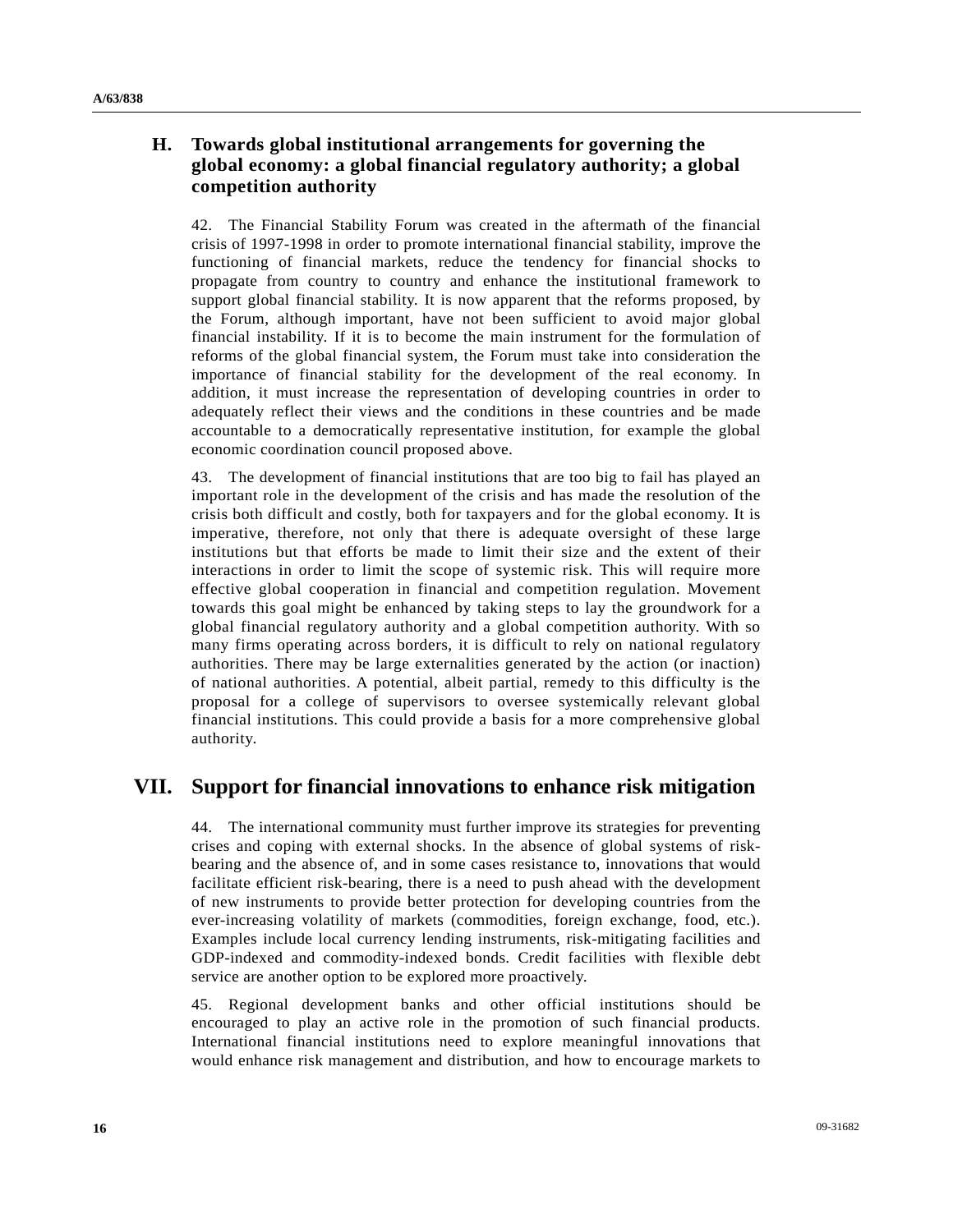do a better job. In particular, while there has been some expansion in capital markets in domestic currencies in developing countries, developing countries still bear the brunt of fluctuations in exchange and interest rates. Lending by international and regional financial institutions in local currencies, baskets of local currencies or in regional units of account, as well as the provision of exchange and interest rate covers might be important steps in improving international risk markets.

46. Improved mechanisms and new international institutions to mitigate the risk of international investment could also have a positive impact on global demand if they allow countries to maintain the same level of protection against global financial instability with lower levels of international reserve balances.

## **VIII. Mechanisms for handling sovereign debt restructuring and cross-border investment disputes**

47. Several developing countries are already facing debt sustainability problems. It is important to ensure that counter-cyclical recovery measures introduced in developing countries do not generate unsustainable debt dynamics. In those countries where the crisis is seriously threatening debt sustainability, consideration could be given to debt moratoriums and, where appropriate, partial debt cancellation. In addition, low-income countries, in particular, need more access to highly concessional funds if they are to meet their essential spending needs without getting back into debt. Multilateral development banks and other bilateral donors should make every effort to make repayment flexible in response to exogenous shocks.

48. There is, therefore, an urgent need to develop an equitable and generally acceptable sovereign debt restructuring mechanism. The mechanism should ensure that restructuring is sufficiently deep in order to give countries a fresh start. All debtors and creditors, should be treated on an equitable basis, including implicit creditors such as social security claimants. This mechanism should be complemented by an improved framework for handling cross-border bankruptcies. One way by which this might be done is through the creation of an independent structure, such as an international bankruptcy court.

49. The current crisis has already seen a number of bankruptcies of companies that operate across national borders, and this number is likely to increase. The absence of a formal mechanism for dealing with the impact of cross-border bankruptcy and insolvency, especially when related to financial institutions, transmits adverse economic effects to the global economy.

50. It is therefore especially important to achieve a uniform approach to financial and investment disputes on bankruptcy and insolvency. One way of achieving this may be through the international bankruptcy court discussed above.

51. Management of external financial flows and external debt are integrally related and of crucial importance to the successful implementation of a national development strategy that is sustainable and resistant to global crisis. International development institutions should ensure that developing countries have sufficient technical advice and management expertise available to build domestic competence in dealing with such issues.